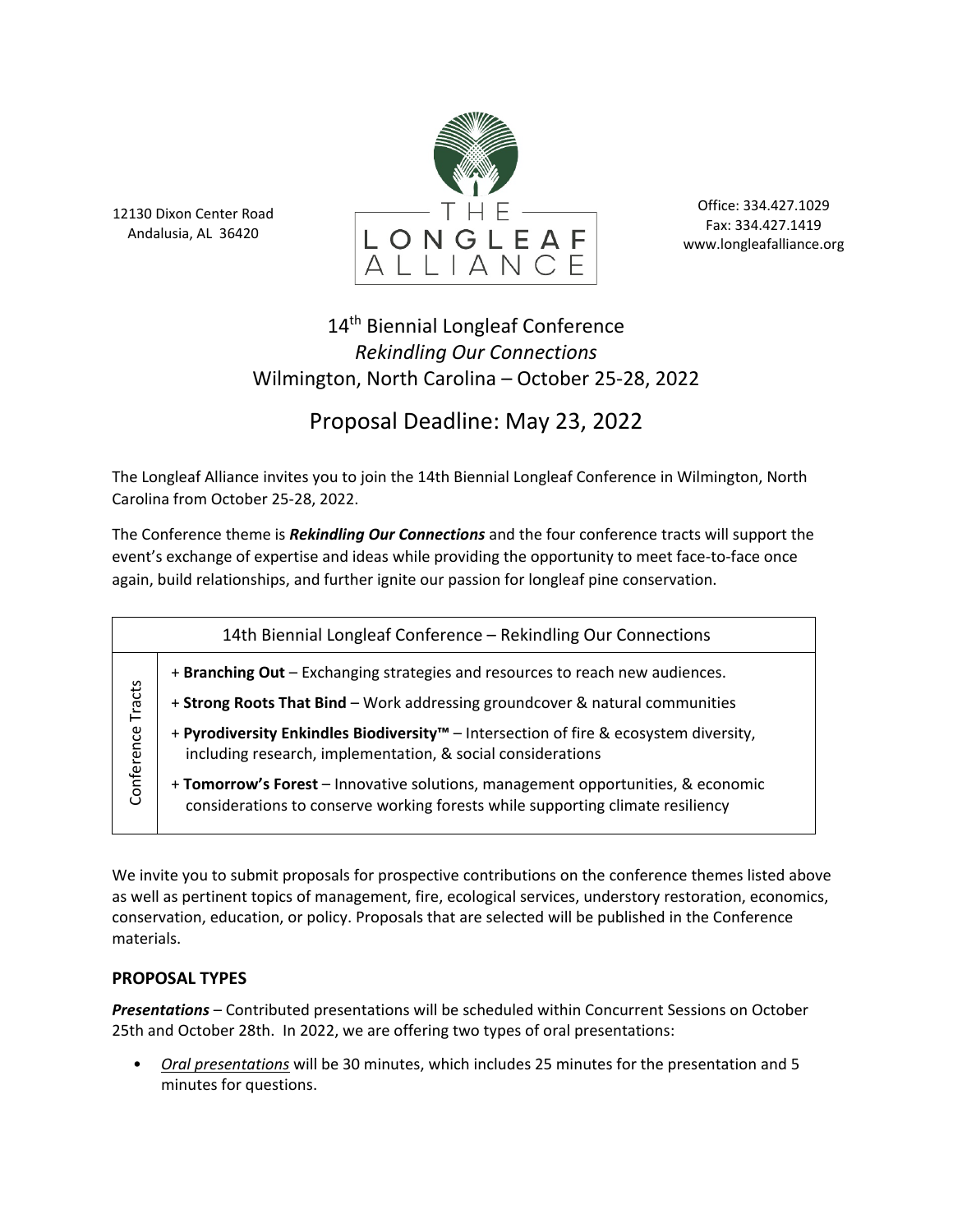• *Fire Whirls* are debuting at the 2022 Conference and are SHORT presentations (10 minutes) intended for emerging research ideas and results or case studies, which are noteworthy, but may not rise to the level of a full presentation.

*Posters –* Posters can be submitted in any category pertaining to longleaf; cultural and historic aspects are especially invited. We also encourage Student Research in Progress Posters. These abstracts can include research that is in progress, a proposed project (with a focus on study design); or results from completed undergraduate research projects. An award for best student poster will be presented during the Friday Morning Plenary Session on October 28<sup>th</sup>. Poster display details are in development with the possibility of a virtual poster session.

*Organized Session* – Lead coordinators of organized sessions may organize multiple oral presentations (3) or fire whirls (up to 9). Organized sessions are 90 minutes and scheduled within Concurrent Sessions on October 25th and October 28th.

*Panel Discussion* – Sessions include a panel of speakers addressing questions posed by the moderator or audience on the proposed topic. Panels are 90 minutes and scheduled within Concurrent Sessions on October 25th and October 28th.

*Media Content* – Media types may include videos, social media reels, activities, online resources, etc. One minute maximum. We encourage contributors to share an abbreviated "teaser" of longer products to accommodate time restrictions. Media submissions that are selected will be incorporated into the Conference program and displayed in various locations.

*Workshops, Working Groups, & Meetings –* The Longleaf Conference traditionally serves as a rallying spot for other organizations and agencies, like the Longleaf Leadership Council of America's Longleaf Restoration Initiative. In 2022, our Call for Proposals includes an opportunity for our partners to offer additional workshops, working groups, and meetings in conjunction with the conference programming. Proposed offerings may be incorporated into the conference as pre-conference events, half-day options on Thursday, October 27th, or the afternoon of October 27th as a post-conference session.

*Sponsored Social Activities –* To emphasize our conference theme of *Rekindling Our Connections¸* we are expanding our social offerings for the 2022 Conference. We welcome creative events from our partners including receptions, meet-ups, organized hikes, etc. Proposed offerings may be incorporated into the conference as pre-conference events, half-day options on Thursday, October 27th, or the afternoon of October 27th as a post-conference session.

#### **GUIDELINES FOR SUBMITTING PROPOSALS**

[The online Call for Proposals is open.](https://docs.google.com/forms/d/e/1FAIpQLScLmzhcggmMV0p-mX_BnvAcBGZPN5AJ_g5OzKbUvmhDI4OGAg/viewform) The deadline for proposal submission is May 23, 2022.

All information is required to complete [online submission,](https://docs.google.com/forms/d/e/1FAIpQLScLmzhcggmMV0p-mX_BnvAcBGZPN5AJ_g5OzKbUvmhDI4OGAg/viewform) including:

- Contributor information
- Contributor biography (150 words or 50 words per coauthor)
- Proposal Abstract or Description
	- o 300 word maximum
	- o Include a statement of objectives, brief description of methods, and outcomes.
	- o Do not include title or author information in the 300-word limit of the proposal.
- Event details, if applicable